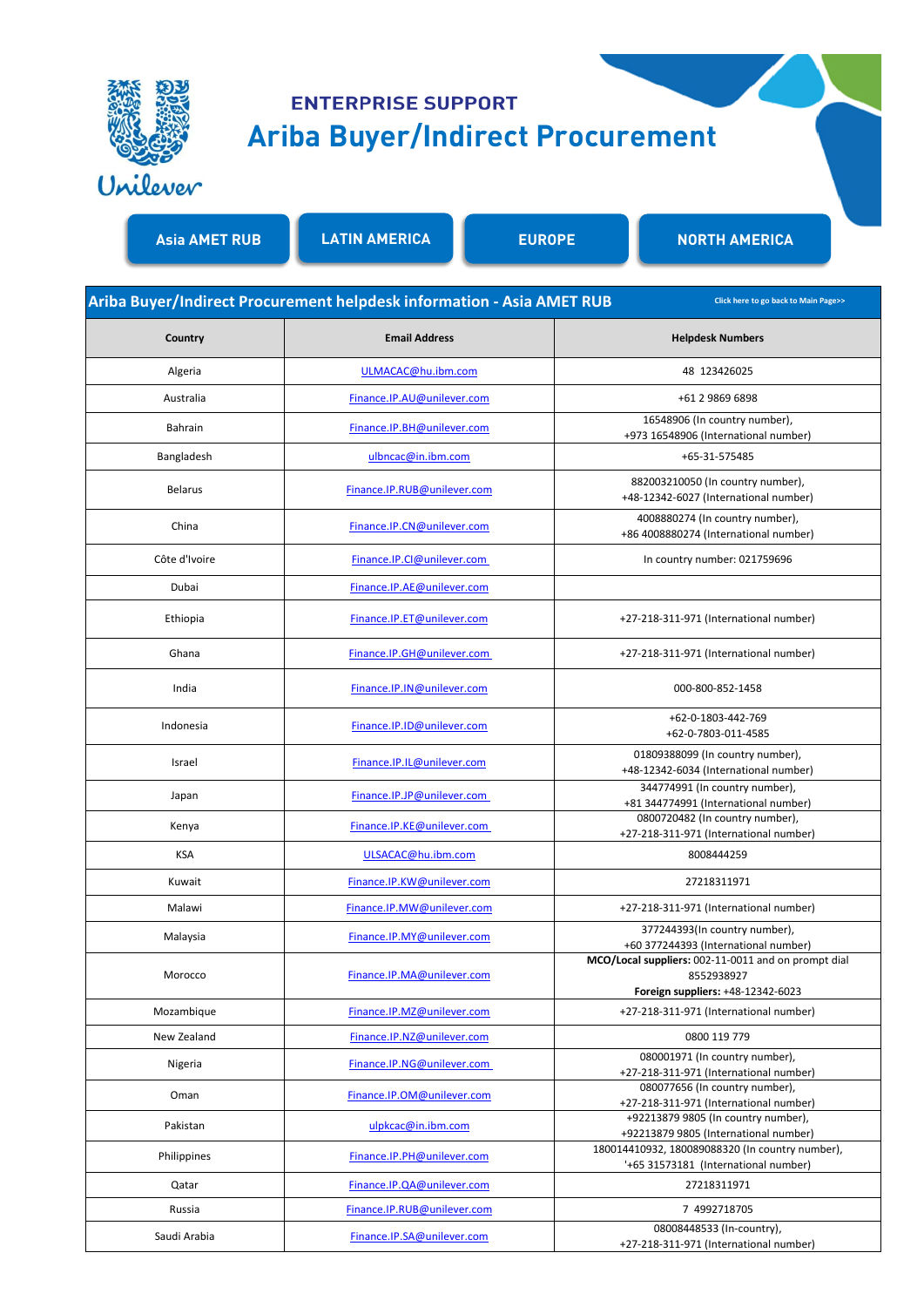| Singapore    | Finance.IP.SG@unilever.com  | 66227359 (In country number),            |
|--------------|-----------------------------|------------------------------------------|
|              |                             | +65 66227359 (International number)      |
| South Africa | Finance.IP.ZA@unilever.com  | +27214276684                             |
| Sri Lanka    | ullk@in.ibm.com             | 002475645 (In country number),           |
|              |                             | +94 788155848 (International number)     |
| Tanzania     | Finance.IP.TZ@unilever.com  | +27-218-311-971 (International number)   |
|              |                             | 0018004413219 (In country number),       |
| Thailand     | Finance.IP.TH@unilever.com  | +86-411-3977-3548 (International number) |
| Tunisia      | Finance.IP.TN@unilever.com  | +48-12342-6024                           |
| Turkey       | Finance.IP.TR@unilever.com  | 90 2162821538                            |
| <b>UAE</b>   | Finance.IP.AE@unilever.com  | 080004440831 (In country number),        |
|              |                             | +27-218-311-971 (International number)   |
| Uganda       | Finance.IP.UG@unilever.com  | +27-218-311-971 (International number)   |
| Ukraine      | Finance.IP.RUB@unilever.com | 800502825 (In country number),           |
|              |                             | 0048-12342-6028 (International number)   |
| Vietnam      | Finance.IP.VT@unilever.com  | 12032228 (In country number),            |
|              |                             | +86 411-3977-3571 (International number) |
| Yemen        | Finance.IP.YE@unilever.com  | 27218311971                              |
| Zambia       | Finance.IP.ZM@unilever.com  | +27-218-311-971 (International number)   |
| Zimbabwe     | Finance.IP.ZW@unilever.com  | +27-218-311-971 (International number)   |
|              |                             |                                          |

| Ariba Buyer/Indirect Procurement helpdesk information - LATIN AMERICA<br>Click here to go back to Main Page>> |                            |                                                                             |
|---------------------------------------------------------------------------------------------------------------|----------------------------|-----------------------------------------------------------------------------|
| Country                                                                                                       | <b>Email Address</b>       | <b>Helpdesk Numbers</b>                                                     |
| Argentina                                                                                                     | Finance.IP.AR@unilever.com | In country: +54 3515870197<br>International: +1-303-354-0076                |
| <b>Bolívia</b>                                                                                                | Finance.IP.BO@unilever.com | International: +1-303-354-0077                                              |
| Brazil                                                                                                        | ulcac@br.ibm.com           | 0800 726 2827                                                               |
| Chile                                                                                                         | Finance.IP.CL@unilever.com | In country: +56 226185991<br>International: +1-303-354-0078                 |
| Colombia                                                                                                      | Finance.IP.CO@unilever.com | 14192935 (In country number),<br>+57 14192935 (International number)        |
| Costa Rica                                                                                                    | Finance.IP.CR@unilever.com | 22984080 (In country number),<br>+506 22984080 (International number)       |
| Dominican Republic                                                                                            | Finance.IP.DO@unilever.com | In Country: 18002072688<br>International: 1-303-354-0062                    |
| Ecuador                                                                                                       | Finance.IP.ED@unilever.com | 1800-864538 (In country number),<br>'+1-303-354-66 (International number)   |
| El Salvador                                                                                                   | Finance.IP.SV@unilever.com | 25368116 (In country number),<br>+503 25368116 (International number)       |
| Guatemala                                                                                                     | Finance.IP.GT@unilever.com | 2310 3196 (In country number),<br>'+502 2310 3196 (International number)    |
| Honduras                                                                                                      | Finance.IP.HN@unilever.com | 800 2220 0014 (In country number),<br>'+1-303-354-69 (International number) |
| México                                                                                                        | Finance.IP.MX@unilever.com | In-Country Number:: 05547387010<br>International Number:+52 5547387010      |
| Nicaragua                                                                                                     | Finance.IP.NI@unilever.com | +18002202329 (In country number),<br>'+1-303-354-70 (International number)  |
| Panamá                                                                                                        | Finance.IP.PA@unilever.com | 3048399 (In country number),<br>+507 3048399 (International number)         |
| Paraguay                                                                                                      | Finance.IP.PY@unilever.com | International: +1-303-354-0079                                              |
| Peru                                                                                                          | Finance.IP.PE@unilever.com | International: +1-303-354-0090                                              |
| <b>Puerto Rico</b>                                                                                            | Finance.IP.PR@unilever.com | In Country: 17879457104<br>International: +1-303-354-0073                   |
| <b>Trinidad and Tobago</b>                                                                                    | Finance.IP.TT@unilever.com | In Country: 18002072688<br>International: 1-303-354-0061                    |
| Uruguay                                                                                                       | Finance.IP.UY@unilever.com | In-Country Number:'0004054424<br>International Number:'+1-303-354-0091      |
| Venezuela                                                                                                     | Finance.IP.VE@unilever.com | 2127207815 (In country number),<br>+58 2127207815 (International number)    |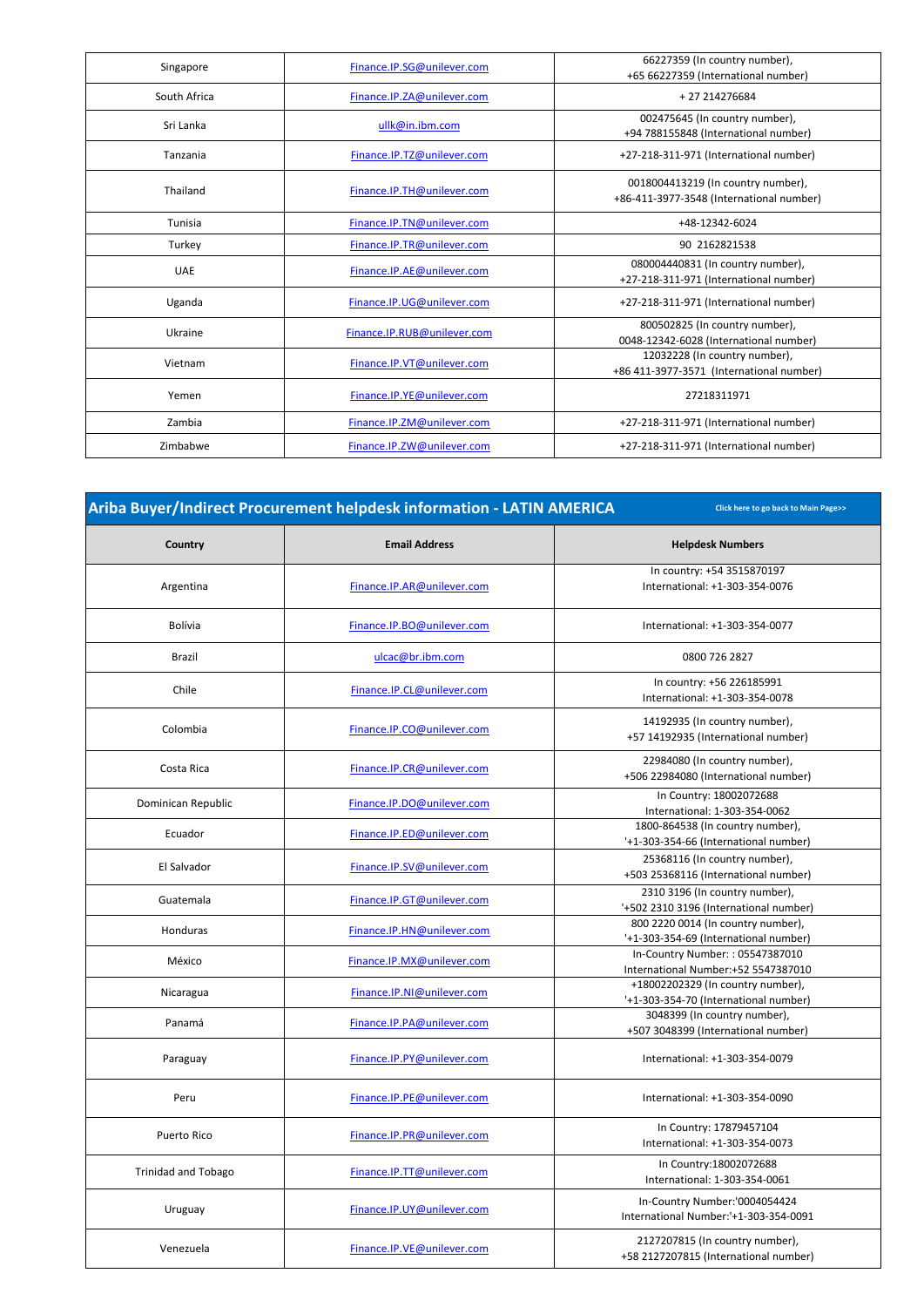|                                                    | Ariba Buyer/Indirect Procurement helpdesk information - EUROPE | Click here to go back to Main Page>>                               |
|----------------------------------------------------|----------------------------------------------------------------|--------------------------------------------------------------------|
| Country                                            | <b>Email Address</b>                                           | <b>Helpdesk Numbers</b>                                            |
|                                                    |                                                                | Croatia: 800222996 (In country)<br>0048-12342-6008 (International) |
| Adria (Croatia, Slovenia, Bosnia &<br>Herzegovina) | Finance.IP.ADRIA@unilever.com                                  | <b>Bosnia &amp; Herzegovina: 48 123426008</b>                      |
|                                                    |                                                                | Slovenia: 80081629 (In country)<br>0048-12342-6008 (International) |
| Austria                                            | Finance.IP.DACH@unilever.com                                   | 1206092989(in-country)<br>+43 1206092989 (International number)    |
| Belgium (Dutch, French)                            | Finance.IP.BE@unilever.com                                     | 027006959(in-country)<br>+32 27006959 (International number)       |
| <b>Bulgaria</b>                                    | Finance.IP.BG@unilever.com                                     | 359 24925093                                                       |
| Czech Republic                                     | Finance.IP.CZ@unilever.com                                     | 239018782(in-country)<br>+420 239018782 (International number)     |
| Denmark                                            | Finance.IP.DK@unilever.com                                     | 43314930(in-country)<br>+4543314930 (International number)         |
| Estonia                                            | Finance.IP.Baltics@unilever.com                                | 08000032148 (in-country)<br>+48-12342-6022 (International number)  |
| Finland                                            | Finance.IP.FI@unilever.com                                     | 0972522009(in-country)<br>+358 972522009 (International number)    |
| France                                             | Finance.IP.FR@unilever.com                                     | 157329580 (in-country)<br>+33 157329580 (International number)     |
| Germany                                            | Finance.IP.DACH@unilever.com                                   | 69299571912 (in-country)<br>+49 69299571912 (International number) |
| Greece                                             | Finance.IP.GR@unilever.com                                     | 8003252038 (in-country)                                            |
| Hungary                                            | Finance.IP.HU@unilever.com                                     | 0048-12342-6020 (International number)<br>17789608 (in-country)    |
| Ireland                                            | ULCACUKI@hu.ibm.com                                            | +36 17789608 (International number)<br>019075804 (in-country)      |
|                                                    | Finance.IP.IT@unilever.com                                     | +353 19075804 (International number)<br>0291294902 (in-country)    |
| Italy                                              |                                                                | +39 0291294902 (International number)<br>0080005067 (in-country)   |
| Latvia                                             | Finance.IP.Baltics@unilever.com                                | +48-12342-6022 (International number)<br>0880030859 (in-country)   |
| Lithuania                                          | Finance.IP.Baltics@unilever.com                                | +48-12342-6022 (International number)                              |
| Luxembourg                                         | Finance.IP.BE@unilever.com                                     |                                                                    |
| Netherlands                                        | Finance.IP.NL@unilever.com                                     | 0707709363 (in-country)<br>+31 707709363 (International number)    |
| Netherlands Corporate Centre                       |                                                                | 0707709363 (in-country)<br>+31 707709363 (International number)    |
| Netherlands Research & Development                 |                                                                | 0707709363 (in-country)<br>+31 707709363 (International number)    |
| Unilever BCS Europe B.V.                           | Finance.IP.NL@unilever.com                                     | +445111465                                                         |
| Unilever BCS Nederland B.V.                        | Finance.IP.NL@unilever.com                                     | +445111465                                                         |
| Unilever BCS Sourcing Nederland B.V.               | Finance.IP.NL@unilever.com                                     | +445111465                                                         |
| Unilever BCS Research and<br>Development B.V.      | ULCACBN@hu.ibm.com                                             | +445111465                                                         |
| Norway                                             | Finance.IP.NO@unilever.com                                     | 23024941 (in-country)<br>+47 23024941 (International number)       |
| Poland                                             | finance.ip.pl@unilever.com                                     | 223060927 (in-country)<br>+48 223060927 (International number)     |
| Portugal                                           | N/A                                                            | 351 800781397                                                      |
| Romania                                            | Finance.IP.RO@unilever.com                                     | 373788002 (in-country)<br>+40 373788002 (International number)     |
| Serbia                                             | Finance.IP.RS@unilever.com                                     | 800190093 (In-country),<br>0048-12342-6017 (International number)  |
| Slovakia                                           | Finance.IP.SK@unilever.com                                     | 268622675 (In-country),<br>+42 1268622675 (International number)   |
| Spain                                              | Finance.IP.ES@Unilever.com                                     | 910507987 (In-country),<br>+34 910507987 (International number)    |
| Sweden                                             | Finance.IP.SE@unilever.com                                     | 859366575 (In-country),<br>+46 859366575 (International number)    |
| Switzerland                                        | Finance.IP.DACH@unilever.com                                   | 0445111489 (In-country),<br>+41 445111489 (International number)   |